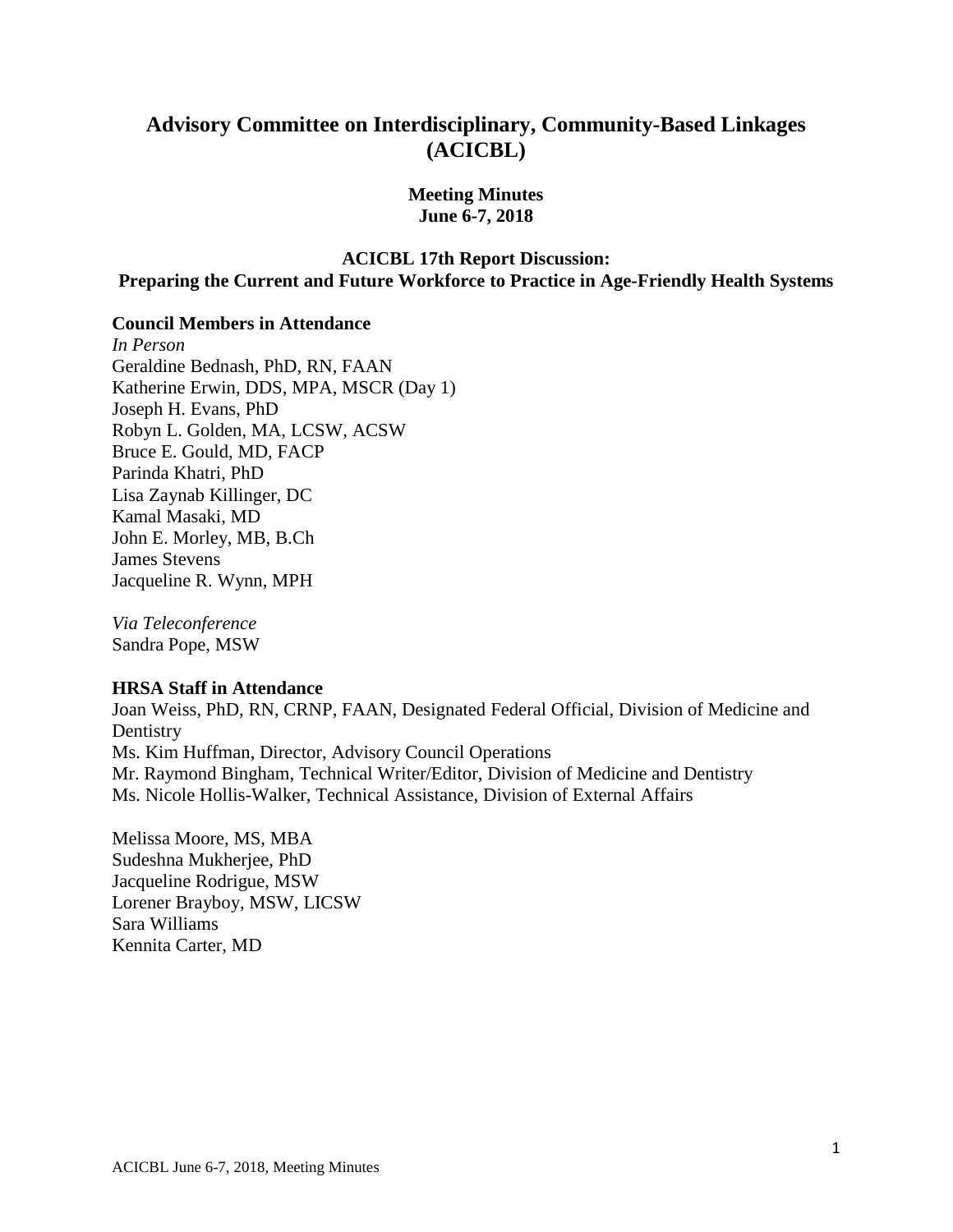# **Day 1: Wednesday, June 6, 2018**

#### **Introduction**

 The Advisory Committee on Interdisciplinary, Community-Based Linkages (ACICBL) held an (HRSA), 5600 Fishers Lane, Room 15W48, Rockville, MD 20857. in-person meeting at the headquarters of the Health Resources and Services Administration

 Dr. Joan Weiss, Designated Federal Official (DFO) for ACICBL, called the meeting to order at 8:30 a.m. ET. She conducted a roll call, and all current members were in attendance. One member, Dr. Sandra Pope, attended via teleconference.

Dr. Weiss introduced the first speaker, Terry Fullmer, PhD, RN, FAAN, the President and Chief Executive Officer of the John A. Hartford Foundation.

## **Presentation: Preparing the Current and Future Health Care Workforce for Interprofessional Practice in Sustainable, Age-Friendly Health Systems, including Addressing the Quadruple Aim**

 priority areas for the John A. Hartford Foundation are: age-friendly health systems, family caregiving, and serious illness and end-of-life issues. Dr. Fulmer stated that few hospitals and Dr. Fulmer described the John A. Hartford Foundation as a private philanthropic organization, and a leader in improving care for older adults. She noted the Foundation's connection with the HRSA mission of improving health care to those who live in rural or other isolated areas, and those who are economically or medically vulnerable, including frail older adults. The three health systems currently meet the needs of older adults.

older adults, and health systems need to address the needs of these caregivers as well. Dr. Fulmer added that over 18 million people in the United States serve as family caregivers to Meanwhile, care during serious illness or at the end of life often fails to meet the goals or preferences of the patient and the family.

Dr. Fulmer noted that the aging of the population, with more people living past 65 years of age, is a great public health success story, and that older adults contribute to society in many ways. The goals of an age-friendly health system include better health outcomes, reduced waste, and increased use of cost-effective services. These areas are supported by the Public Health Service (PHS) Act, Title VII Part D programs that fall under the purview of the ACICBL charter.

Dr. Fulmer said that nine of the 10 "Avoidable Harm" priorities published by the Centers for Medicare and Medicaid Services (CMS) relate primarily to older adults, and include adverse drug interactions, infections, injuries from falls, and hospital readmissions, among others. She identified some current gaps in care for older adults, such as:

- Receiving unwanted care or inappropriate medications
- Failure to receive necessary or evidence-based care,
- Failure to encourage mobility,
- Disproportionate experiences of needless harm and death.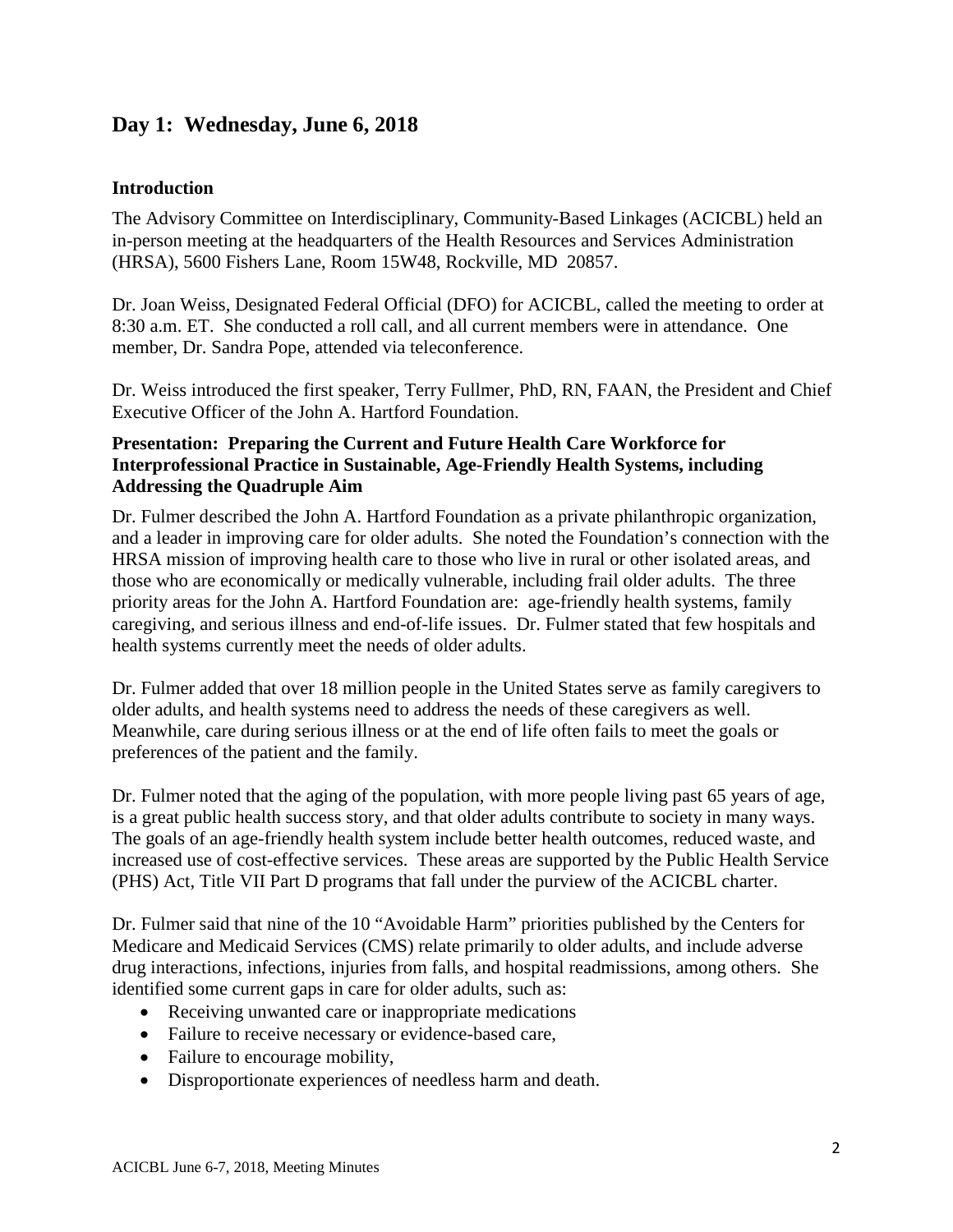systems to focus on the "4M" indicators for older adults Dr. Fulmer noted that successful models of geriatric care are difficult to disseminate to all health systems, or to scale to communities of different populations sizes and resources. To help spread the development of age-friendly health systems, the Hartford Foundation encouraged health care

- What Matters: Knowing and acting on each patient's health care goals and preferences,
- Medication: Optimizing medications to improve effectiveness and reduce harm,
- Mobility: Maintain physical function and treat complications, and
- Mentation: Focus on reducing depression, delirium, and dementia.

Dr. Fulmer stated that under the Hartford Foundation initiative more than 30,000 patients have received age-friendly health care, while five health systems with sites in seven states have been transforming their care, and interest in other systems is growing. She cited examples from several health systems across the country.

Dr. Fulmer discussed several HRSA programs that could incorporate the concepts of agefriendly health systems, including the Area Health Education Centers (AHECs), the Geriatric Workforce Enhancement Program (GWEP), and programs in allied health, rural health care, and behavioral health, and provided several recommendations for the Committee to consider.

#### *Q and A*

Dr. Weiss opened the floor for questions.

 systems interested in joining the initiative need to have a commitment from their leadership, and There was a question about the involvement of chiropractic institutions in the age-friendly initiative. Dr. Fulmer replied that she had experience working with chiropractic colleges in New York, and appreciated the benefits of chiropractic care for older adults. Another question addressed maintaining quality control as the Hartford Foundation's age-friendly program expands. Dr. Fulmer referred the question to her colleague, Dr. Amy Berman, who stated that a commitment to gather data. Participating institutions receive technical assistance to guide them in making their care models consistent with the 4M construct. Dr. Fulmer added that the initiative is not asking health systems to develop something new, but to think differently about how to modify their systems to promote age-friendly care. Another question addressed embedding the 4M concepts into the accreditation criteria of all health professions. Dr. Berman replied that there has been a lot of work done toward inclusion of aging and elder care issues within accreditation bodies, but this effort has generally failed to hone in on the essential elements. Dr. Fulmer added that the World Health Organization (WHO) began using the phrase "age-friendly" in 2010, and it has become a social movement in terms of promoting age-friendly communities, cities, and public health systems.

Dr. Parinda Khatri stated that she works with the Cherokee Health System, an integrated health care system located in Tennessee. As a federally qualified health center (FQHC), their mission is to serve the most vulnerable communities in both rural and urban areas. She asked how the age-friendly system could fit into primary care, and how it addresses the social determinants of health (SDH) that impact many of the elderly, including food insecurity, substandard housing, and poor access to transportation. Dr. Berman replied that the five prototype age-friendly health systems referred to in Dr. Fulmer's presentation include many types of community sites,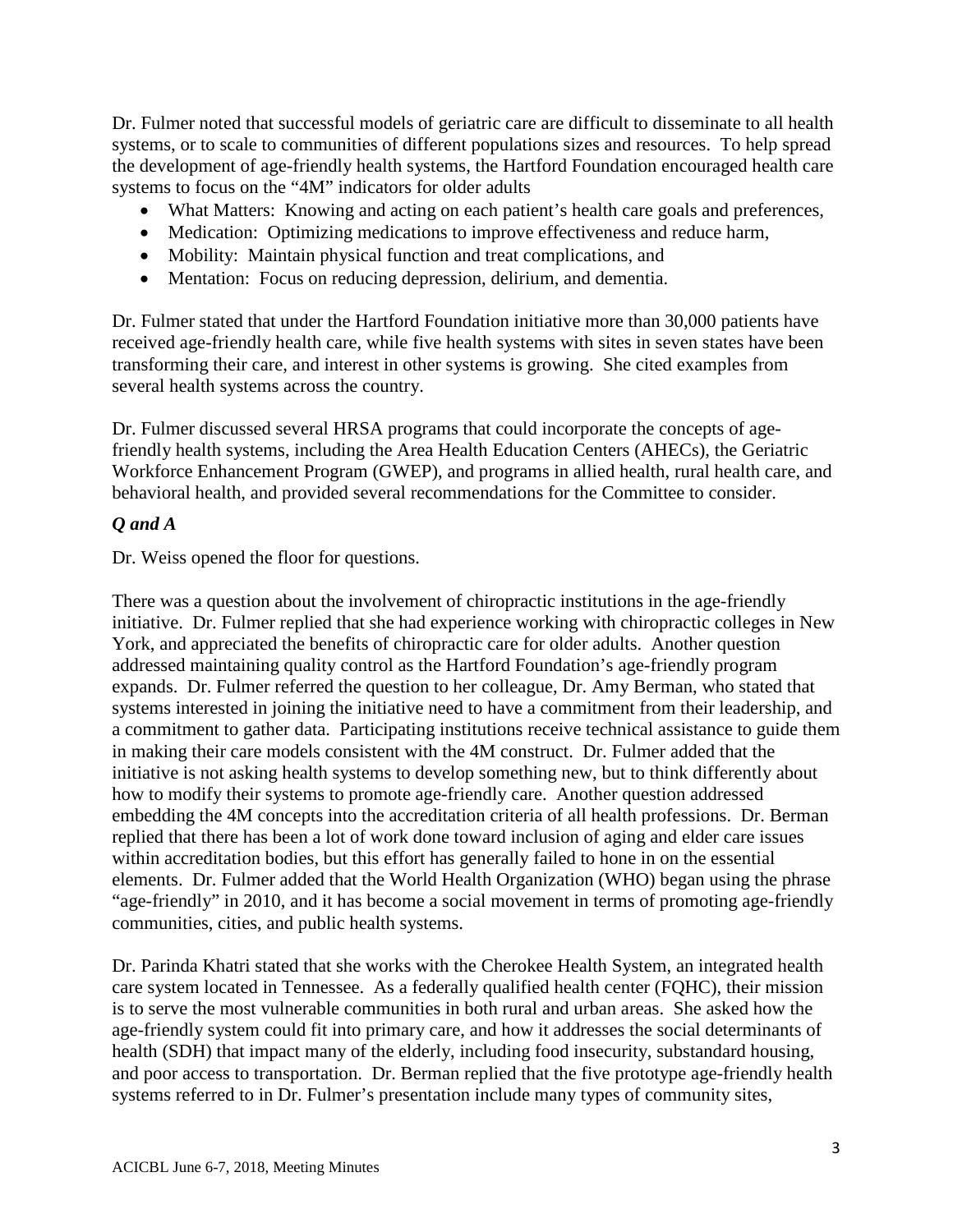All-Inclusive Care of the Elderly (PACE) and other senior centers. The program includes training on how to work with community-based supports and services to address SDH issues. including primary care and public health clinics, inpatient/outpatient centers, and Program for

 making their own health care decisions or stating their preferences. Dr. Berman stated the age- friendly initiative has engaged many experts in this area to learn how to elicit a patient's goals in Dr. Khatri also asked how the age-friendly initiative is addressing health literacy. She stated that many older adults grew up in a more paternal health care system, and may not be accustomed to care and translating those goals into treatment options that are consistent with the individual's goals and values. The program has also engaged with patient and family advisory councils to focus on what is important to older adults.

There was discussion on what HRSA could do to promote the spread of age-friendly systems, and what challenges need to be addressed. Dr. Berman said that HRSA's workforce development programs are vital in filling the need for expanding and improving the healthcare workforce. She suggested that clinical training could focus more on preparing clinicians to organize care in an age-friendly manner across all types of clinical sites. The HRSA Title VII programs can help accelerate the trend toward age-friendly systems and bring in more allied health professionals and institutions. In reply to a question on difficulties with current electronic medical record (EMR) systems in collecting and analyzing population-level health outcomes to address risk stratification, Dr. Berman responded that a Hartford Foundation workgroup will focus on the EMR issues.

Mr. James Stevens raised an issue of the challenges in rural villages in Alaska, which often have trouble filling community health aides because they are too focused on chemical dependency and substance use disorders, and not on the physical and mental health needs of geriatric populations. Dr. Berman stated that the Hartford Foundation has worked to address mental health care for the elderly in many rural states, and understands vital the role of community health aides in first-line care, while telehealth services may help extend the reach of the behavioral health providers.

 introduced the next speaker, Candice Chen, MD, MPH, Director of the Division of Medicine and Dr. Weiss thanked Drs. Fulmer and Berman for their presentation and their responses, and Dentistry (DMD), Bureau of Health Workforce, at HRSA.

## **Update: Division of Medicine and Dentistry and the Budget Process**

 Dr. Chen noted that the Division of Medicine and Dentistry (DMD) focuses on programs in partnerships between academia, community-based primary care delivery systems/sites, and the medicine and dentistry, but also oversees the GWEP, an interprofessional training program. She added that if GWEP is funded in FY19, DMD is planning to have a competition requiring community-based organizations partnerships, including a focus on family caregivers. The current grant cycle has been extended from three to four years, and there will be an emphasis on enhancing evaluation during the fourth year of funding. There was some further discussion of the Geriatric Academic Career Awards (GACAs), which are intended to support junior faculty who are clinician educators. However, these awards are not currently funded.

 October 1 through September 30 of any given year, and currently the government is in fiscal year Dr. Chen offered a review of the federal budget process. The federal budget period is from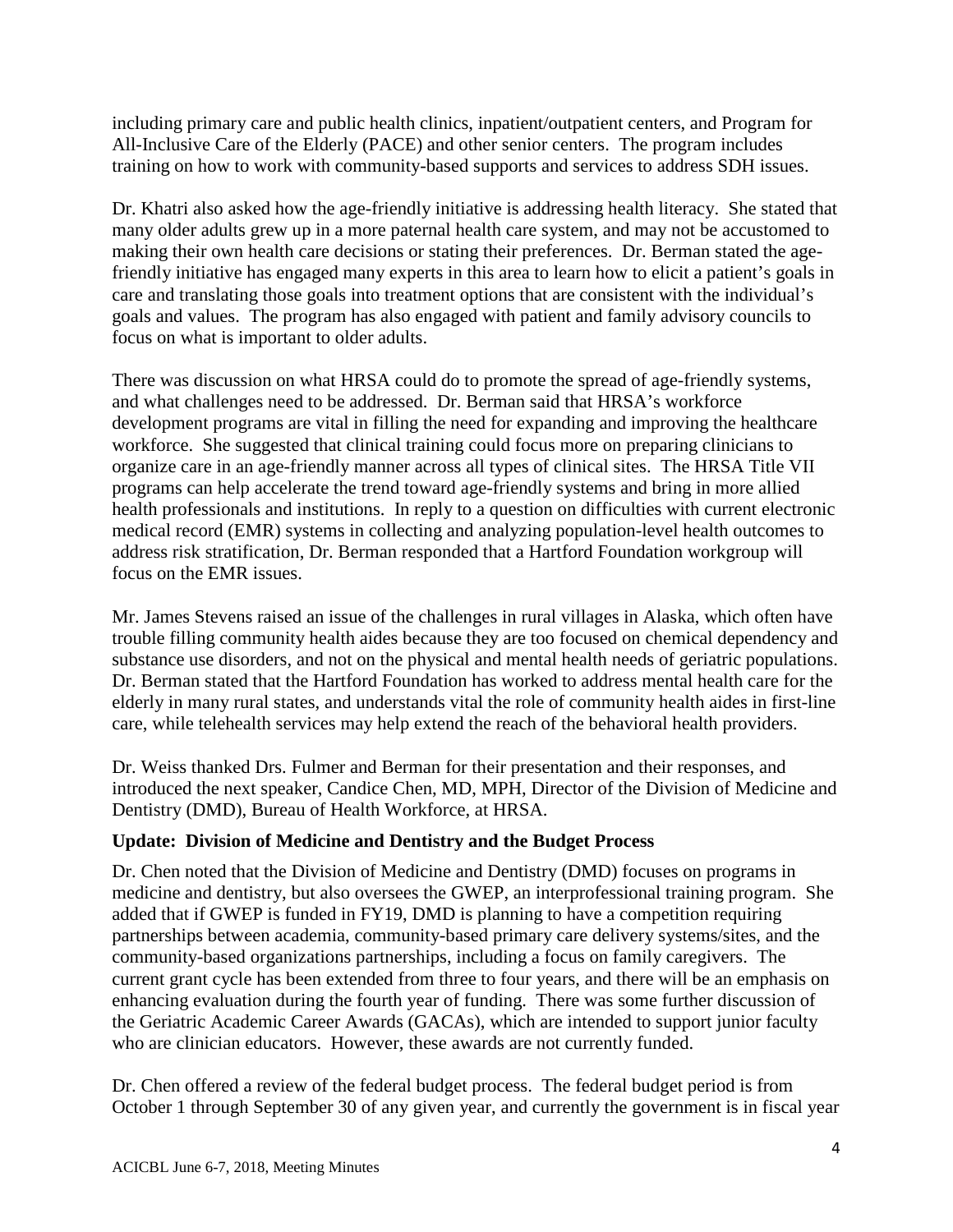(FY) 2018. In advance of almost any fiscal year, the President typically releases a budget his request for FY 2019 in February 2018. For both FYs 2018 and 2019, the President's budget request that reflects the administration's priorities. For example, this year the President released requested no appropriations for the programs under Title VII, Part D. Instead, it prioritized funding for health workforce activities that provide scholarship and loan repayment to clinicians in exchange for their service in areas of the United States where there is a shortage of health professionals, programs such as the National Health Service Corps (NHSC) and the Nurse Corps.

 the fiscal year. In recent years, the appropriations bills have not been completed to meet this deadline. However, to keep the government funded, Congress has passed continuing resolution Dr. Chen stated that Congress determines the budget appropriations, ideally before the start of bills, which maintain funding at the current level.

For FY 2018, Congress passed an Omnibus Appropriations Bill in March 2018. In the Omnibus Bill, Congress not only funded most of HRSA's programs, but they increased funding for several programs, including AHEC and GWEP. In particular, mental and behavioral health mental health education was funded at \$36.9 million (an increase of \$27 million), while the Behavioral Health Workforce Enhancement Training (BHWET) program was funded at \$75 million (an increase of \$25 million). This increase in funding was largely tied to improving training to address the nation's opioid crisis.

# *Q and A*

There was a comment about an apparent lack of value placed in the education of healthcare professionals reflected in the President's Budget. Dr. Chen replied that the funding requests from the executive branch reflect a prioritization, and the Committee provides advice to both the executive branch and Congress. The outcomes of federal investments in training programs are difficult to assess. The healthcare training programs are looking into ways to improve the clinical learning environment to improve educational outcomes, and health professions education is closely tied to healthcare delivery. Dr. Weiss added that HRSA and other agencies have been working to integrate behavioral health care into primary care, which is now being boosted by the priorities of the administration and HHS on the opioid crisis. Dr. Chen concurred that it often takes a crisis to direct attention and funding to a particular area of need. However, there is a need to maintain balance across all of HRSA's training programs. There was discussion of the vital role of other programs, in particular the AHECs, in providing ongoing education to clinicians to improve care.

 all sectors of the economy. A related comment stated the need to develop a metric or some type There was a comment that health and health care have huge impacts on the economy, in terms of the costs of health care, employment in the health sector, and the need for a healthy workforce in of performance measure that evaluates the impact of healthcare on a community in terms of economics.

## **Update: Behavioral and Mental Health Programs**

 and Public Health Branch in DNPH. Ms. Moore stated that her branch oversees two behavioral Dr. Weiss introduced the next speakers, CAPT Sophia Russell, Director of the Division of Nursing and Public Health (DNPH), and Melissa Moore, MSW, MBA, Chief of the Behavioral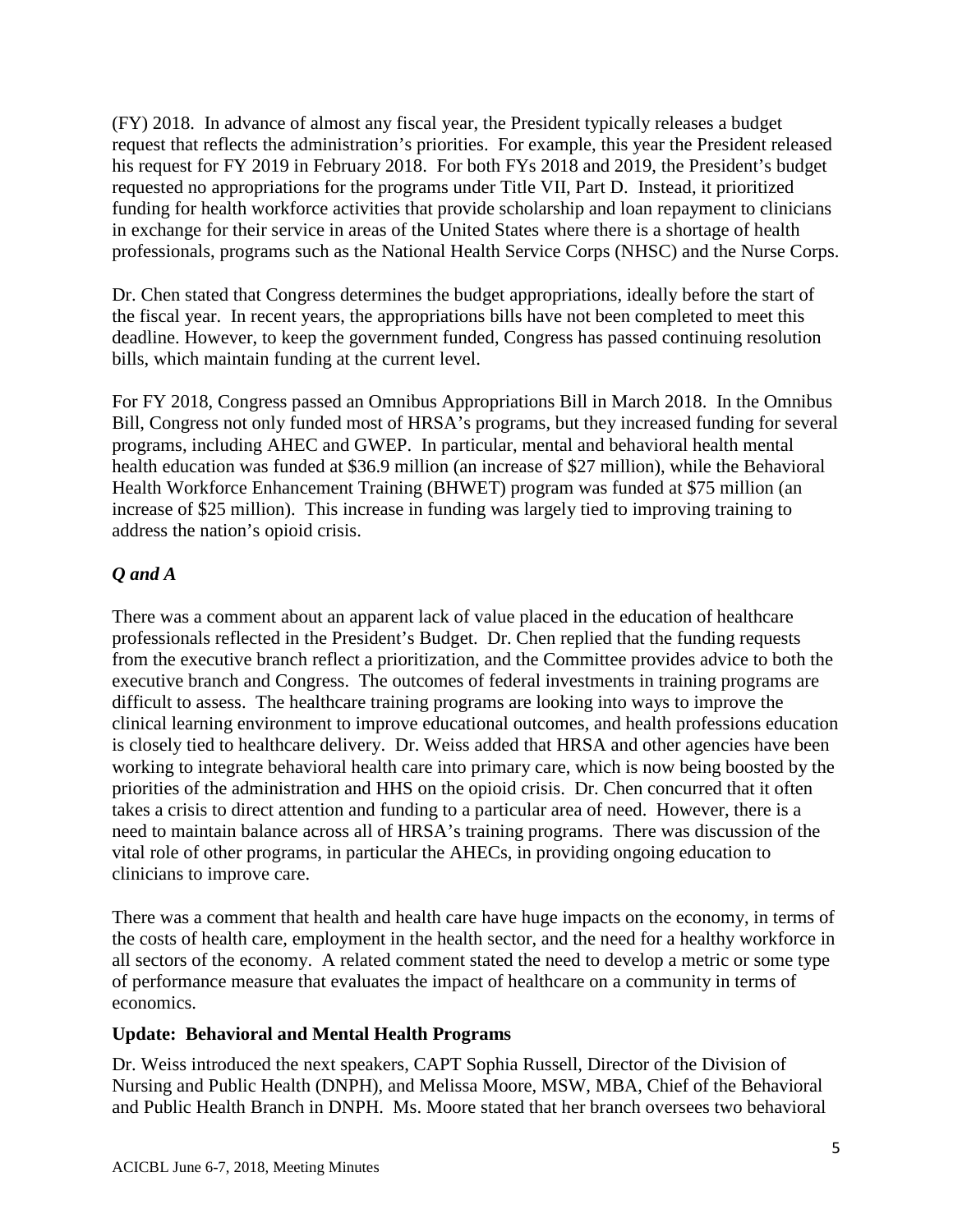behavioral health services per year at approximately 3,000 clinical sites across the United States. health training programs: Behavioral Health Workforce Education and Training (BHWET), and Graduate Psychology Education (GPE). In FY 2017, the behavioral health training component accounted for roughly \$70 million in funding. These programs provide over a million hours of

 behavioral health services to at-risk youth in response to the Sandy Hook shooting. She added Ms. Moore informed the Committee that BHWET started in FY 2014, in part to address that GPE started in 2002 and is directed at educating and training doctoral-level students in psychology.

 students. These community partnerships are vital for dealing with the current opioid use Ms. Moore stated that all of the behavioral health programs focus on integrating behavioral health and primary care, with the goal of developing interprofessional care teams. The programs provide training and stipends for students, as well as training faculty members and field supervisors to ensure that the entire team is at the cutting edge. The programs are also working to create partnerships with community organizations to expand services and field placements for epidemic in terms of providing prevention, treatment, and recovery services.

 Ms. Moore noted that the behavioral health training programs received a substantial increase in funding in FY 2018, in response to the opioid epidemic, and plans for the use of the additional funds were under development. One focus would be to increase the number of providers certified in medication-assisted treatment (MAT) for substance use disorders. There is also a need for a coordinated care team with social workers, psychologists, and counselors, due to the complexity of providing addiction care.

# *Q and A*

 less than one million dollars and with three grant recipients. It is intended to train dual masters-There was a question about the Leadership in Public Health and Social Work Education (LPHSWE) program. Ms. Moore replied that LPHSWE is a relatively small program, involving level students in both social work and public health to become leaders in the field.

 example to use GWEP to train more mental health workers with a geriatric focus. Dr. Chen There was a second question relating to the possibility of leveraging some of the initiatives, for replied that the AHECs are addressing some ways of "breaking down silos" by investing in a learning collaborative to bring grantees together across programs. This collaborative has just started to meet, and the initial area of focus is training for rural workforce development.

#### **Presentation: Performance Measures and Evaluation for Health Resources and Services Administration Training Programs**

Dr. Weiss introduced the next speaker, Sudeshna Mukherjee, PhD, a public health analyst with the National Center for Health Workforce Analysis (NCHWA) at HRSA, to talk about performance measurement and evaluation for the HRSA health workforce training programs.

Dr. Mukherjee stated that linking performance data to program outcomes is one way to tell a story that sheds light onto activities the programs are doing well. NCHWA is located within the HRSA Bureau of Health Workforce (BHW) and serves as a national resource for health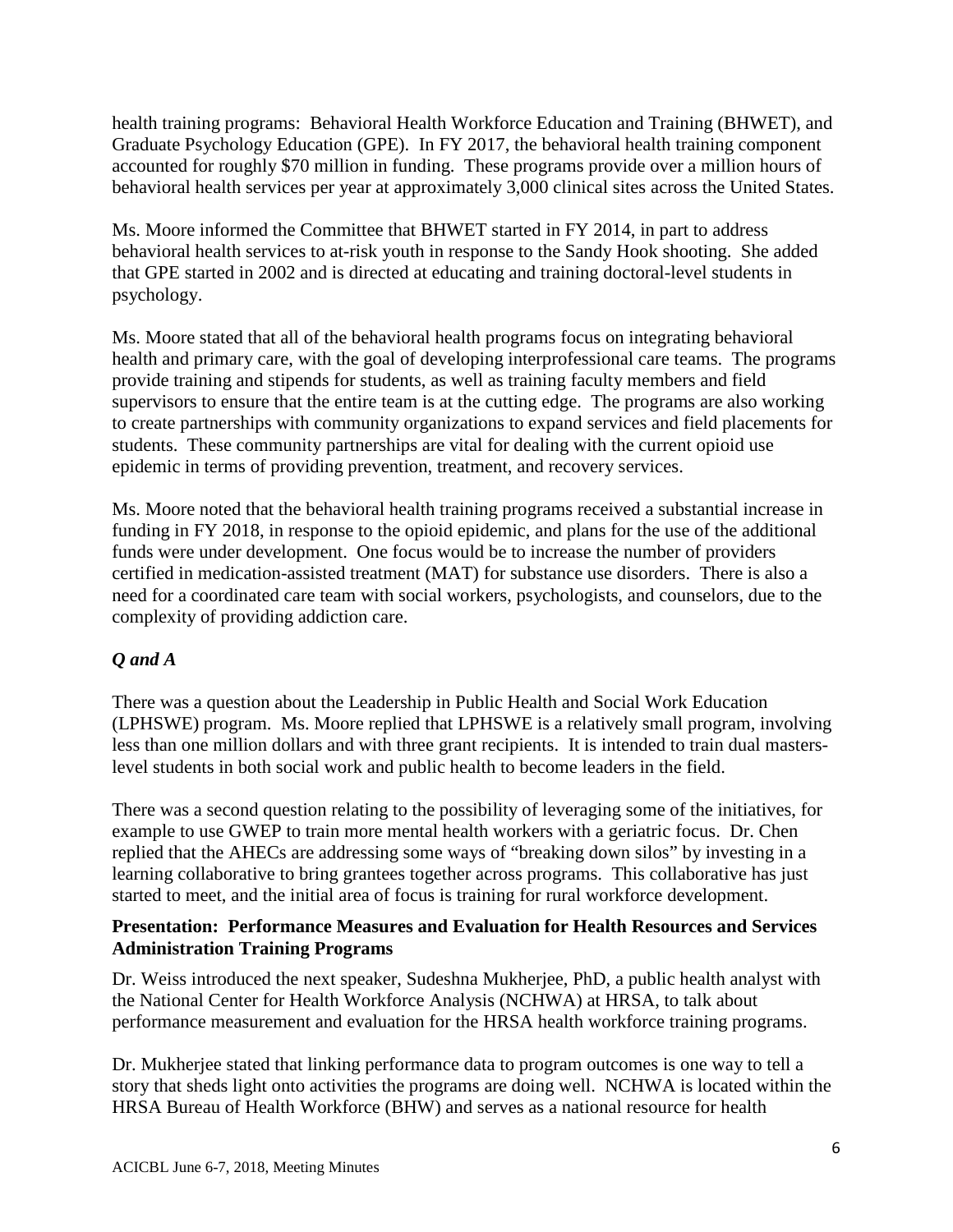workforce research, information, and data to provide policymakers with information and data to help them make decisions regarding health workforce education, training, and delivery of care. NCHWA analyzes the supply, demand, distribution, and education of the nation's health workforce, and coordinates the data collection analysis and evaluation efforts for BHW programs.

 Dr. Mukherjee said that NCHWA is divided into two main branches that work in tandem: Workforce Analysis and the Performance Measurement and Evaluation (PME). The Workforce Analysis Branch is external-facing, producing national projections and health workforce supply and demand data. In 2017, NCHWA released two projection reports: the national and regional projections of supply and demand for geriatricians from 2013 to 2025, and the supply and demand projections for the nursing workforce, 2014 to 2030. Both of these reports can be found on the NCHWA web site.

 benchmarks for BHW training and education programs, conducting performance management prospective program evaluations. The performance measures NCHWA collects are legislatively- and continuing education. This information also includes the sociodemographic characteristics The PME branch is internal-facing, developing and publishing performance measures and and measurement of grant program outcomes, and providing multi-year retrospective and mandated by Congress through the Government Performance and Results Act (GPRA). The performance measures are specific to each training program within BHW, and the reporting requirements are detailed in the notice of funding opportunity (NOFO), and the program legislation. These measures provide performance metrics for training programs in medicine, behavioral health, dentistry, nursing, and public health, as well as health career pipeline programs. The types of performance data that NCHWA collects include program characteristics, demographic information, individual-level trainee data, one-year follow-up outcomes, clinical training sites and experiences, curriculum development and enhancement, faculty development, of trainees, total stipend support, types of training received, and graduation status.

 trainees, and the continuing education courses that were developed. Together, these performance measures help to inform HRSA on the effectiveness of its investments. Furthermore, they are For curriculum development and enhancement, NCHWA captures information on the types of courses and training activities developed through HRSA funds, the professions and disciplines of applied to the HRSA budget justifications to Congress, and used to develop peer-reviewed manuscripts on workforce analysis for publication.

## *Q and A*

There was a brief discussion about connecting the performance measures that NCHWA collects and publishes with the impact of the programs in the communities they serve. Dr. Mukherjee stated that NCHWA is making efforts to evaluate retrospectively program effectiveness and to link investments to outcomes. However, there are limits to the data that NCHWA can collect.

## **Committee Discussion: GWEP**

Dr. Chen led a discussion to get feedback from the Committee on GWEP. She stated that if the program receives funding for FY 2019, then HRSA would need to release a new NOFO for competition. She said the previous competition went well, with 44 grants awarded from over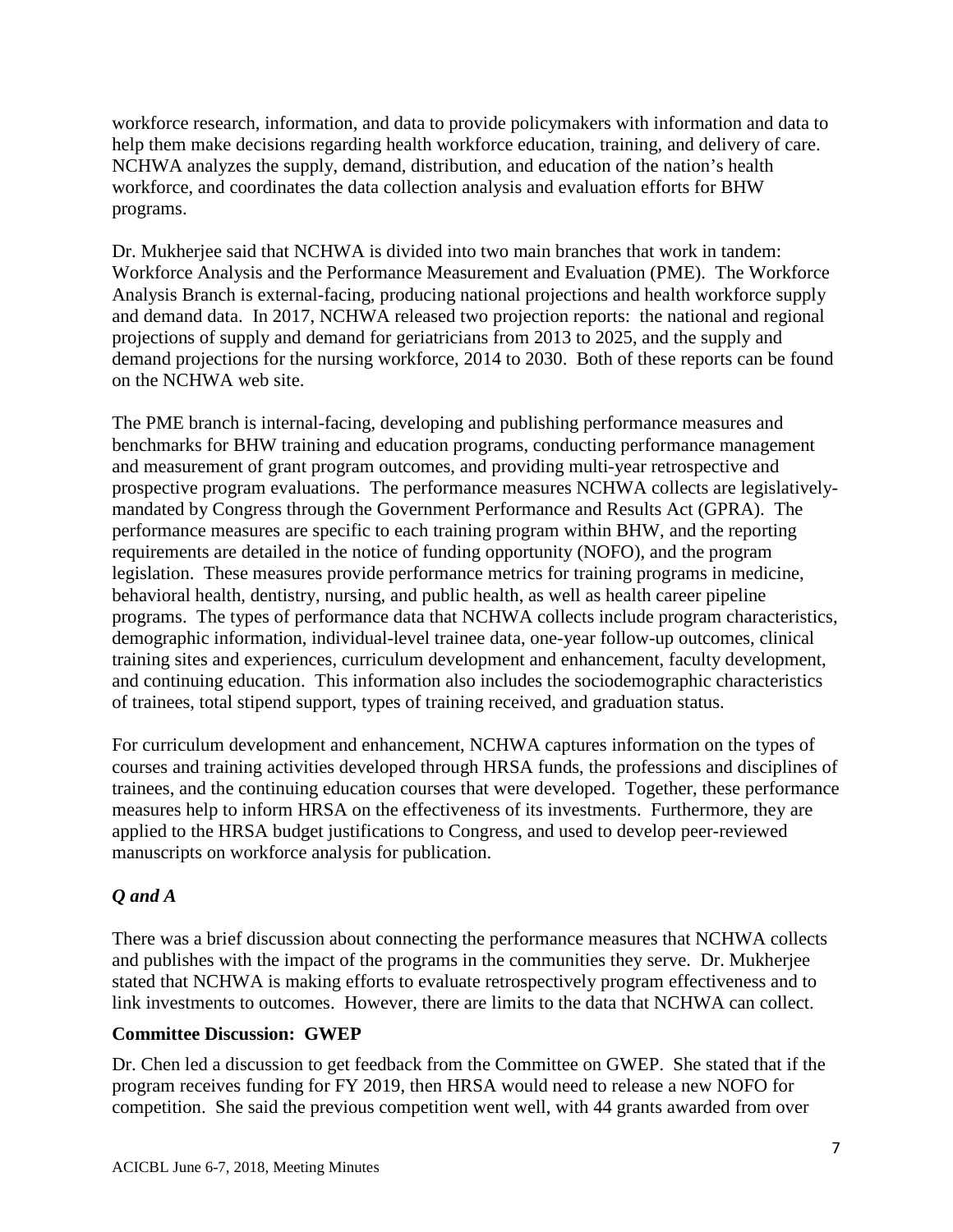150 applications. She added that HRSA has also received inquiries on reviving the GACA program, which supports clinician educators in geriatrics.

grants, since many smaller or rural states that need funding are unable to successfully compete. greater resources to devote to writing grant applications. One member suggested requiring grant programs in rural or other resource-poor areas. There was further discussion on ways to involve There was a comment about the need to improve the geographic distribution of the GWEP There was a suggestion of creating two levels of awards, allowing smaller awards to go to states trying to set up a new program. Dr. Weiss noted that there was a common complaint that larger and more sophisticated institutions have more experience in the grant application process and applicants to develop partnerships with smaller institutions or community organizations to help with mentoring in the grant process and improve the distribution of funds. Another suggestion was to create a separate funding stream for "breakthrough" awards to encourage successful smaller organizations, which often have lower overhead (indirect) costs and may have stronger connections to the community.

## **Update: The Area Health Education Centers Program**

Dr. Weiss introduced the next speakers, CAPT Jacqueline Rodrigue, MSW, Director of the Division of Health Careers and Financial Support, and LCDR Lorener Brayboy, MSW, LICSW, a project officer with the AHEC program.

 in schools of medicine, and three are located in schools of nursing. LCDR Brayboy added that based organizations. In FY 2016-2017, AHECs trained almost half a million practitioners. based organizations. In FY 2016-2017, AHECs trained almost half a million practitioners. Almost two thirds were working in primary care settings, while over 60% were working in medically underserved areas and over 40% were in rural areas. CAPT Rodrigue stated that the AHEC program was established by Congress in 1971, with the goals of increasing diversity among health professionals, enhancing health care quality, and broadening the distribution of the health workforce. AHECs have developed training networks in rural and underserved areas, and work closely with both academic and community-based partners. In FY 2017, HRSA awarded grants to 49 AHEC programs in 46 states across the country, as well as the District of Columbia, Guam, and the Republic of Palau. The funds from these grants support a total of 261 community-based centers. Of the 49 programs, 46 are located AHECs receive funding from multiple sources, including federal, state, local, and community-

medically underserved areas and over 40% were in rural areas.<br>LCDR Brayboy noted that the AHEC Scholars program is a new, two-year longitudinal pipeline centered medical care. The AHEC programs are currently in the first year of a new five-year modules, and IPE case studies. The AHECs now require that the AHEC program director serve admissions. LCDR Brayboy said that HRSA has hosted several webinars on the AHEC program program designed to help health professional and allied health students get specialized training in rural and underserved areas, with a focus on interprofessional education (IPE) and patientproject period, which serves as a planning year for them to build their curriculum, training on the admissions committee of the school of medicine or nursing, to help increase the visibility of the program and give the directors a voice in developing more holistic approaches to requirements, which have helped programs in their planning process and increased dialogue between the different programs. Some of the programs are creating learning collaboratives to share best practices, ideas, and strategies to meet the programmatic requirements for this new cycle.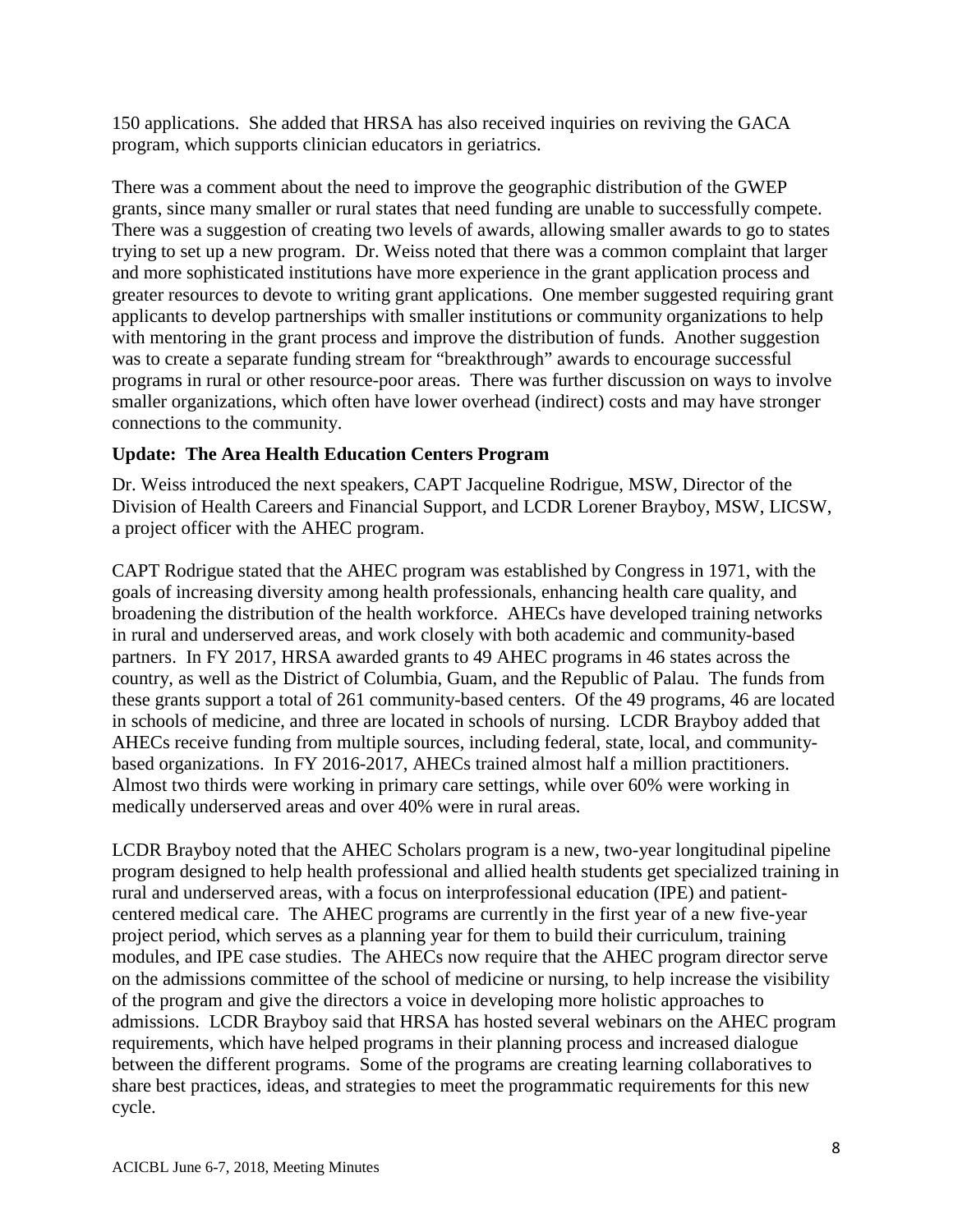federal programs to discuss ways to leverage resources. The AHEC program office has also encouraged partnerships between AHECs and other HRSA programs. For example, the AHEC AHECs have been nationally recognized for innovations regarding such areas as opioid treatment, telehealth, and health literacy. The AHEC program office at HRSA was part of the first-ever federal roundtable on workforce pipeline programs, which brought together 14 separate program was mentioned as a strategic partner for the Primary Care Training and Enhancement – Training Primary Care Champions program.

 There was a comment that students in the AHEC Scholars program are very excited to be selected, and over time the program will build a community of scholars and provide opportunities for mentoring. However, these students are finding that completing the additional activities of the scholars program is a challenge on top of their regular school requirements.

 program. These students are now more aware of working within an AHEC, and can be tracked understand how to train students from multiple disciplines. There was another comment to commend the program for its new branding with the scholars over a period of time. An important marketing tool for the program is interprofessional training, so that students know they will be learning with and from a range of other students. Another comment concerned the importance of training for clinical preceptors, to give them the tools to

## **Presentation: From Council Recommendation to Policy: The Process**

 Shortage Designation. Ms. Williams stated that the intent of her talk was to help the Committee includes providing advice and recommendations to the HHS Secretary and Congress. In Dr. Weiss introduced the next speaker, Sara Williams, Deputy Director, Division of Policy and provide good feedback to the federal government. She reviewed the ACICBL charge, which developing recommendations, Ms. Williams listed the following considerations in regards to the development of recommendations:

- Is the recommendation a legislative or a policy recommendation?
- Does HHS have the authority to make the change the recommendation is proposing?
- Who is the appropriate audience?
- What is the appropriate vehicle to share the advice and recommendations?

 which typically contains a list of recommendations, along with supporting text. Other types of documents can include a letter to the Secretary, and a policy brief or white paper. The strongest can make. Ms. Williams provided examples of strong recommendations to address both issues, programmatic issues, or funding priorities) concerns. As an example, she stated that the An advisory committee's advice and recommendations are usually provided through a report, recommendations propose a precise action that can be tied to a specific action that the Secretary legislative (recommending a specific change in legislation) and policy (addressing regulatory Committee might choose to recommend how HRSA could best use the added funds provided in FY 2018 to address the opioid crisis.

 19 process, which is an Office of Management and Budget (OMB) circular that helps guide the legislative direction for the President's budget. If the recommendation is compelling and fits Ms. Williams said the recommendations for specific legislative changes may go through the A-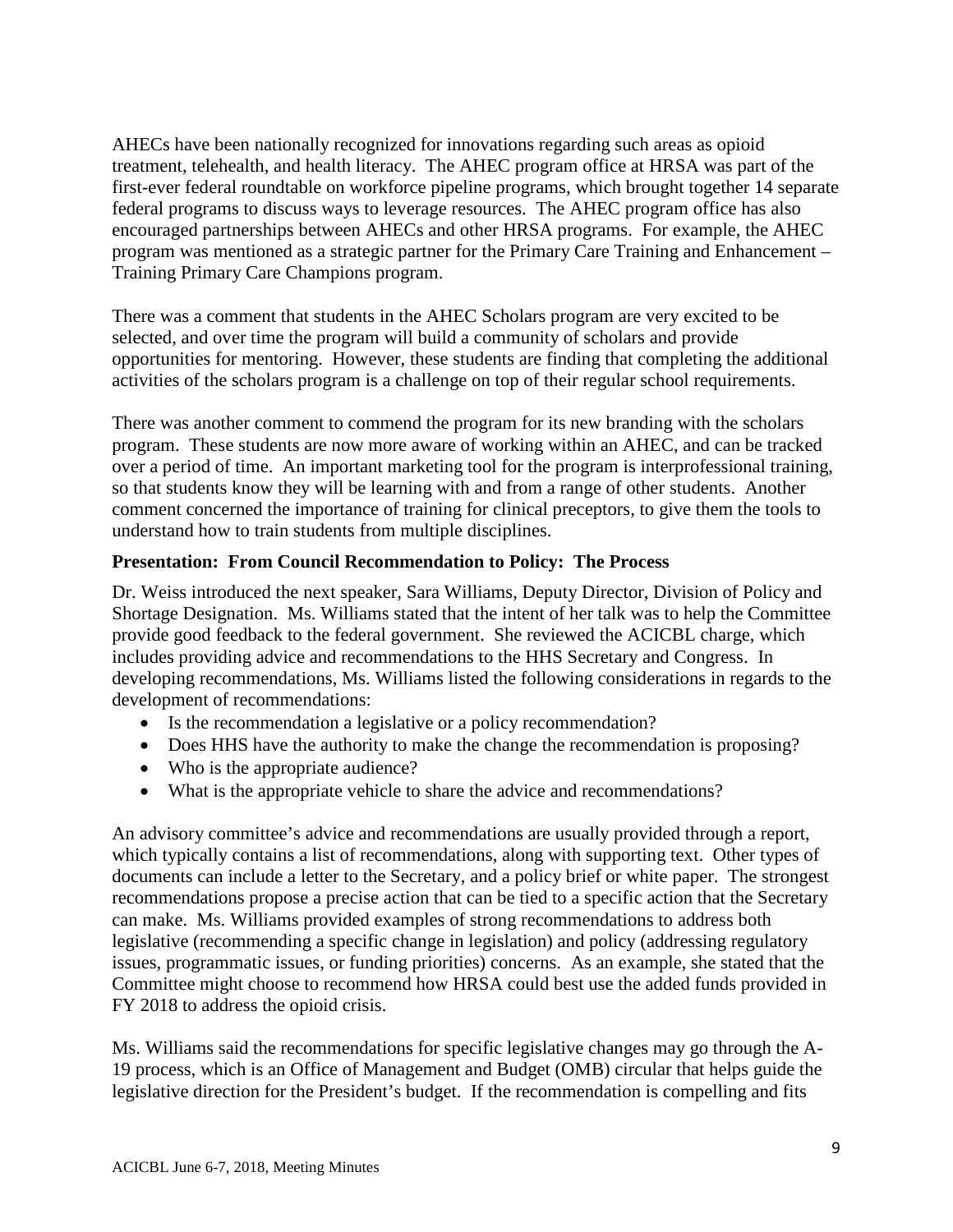within the administration's priorities, the A-19 memo will move forward and may end up with Congress, where specific language is drafted by the appropriations committee resulting in a legislative change.

Dr. Chen stated that committees may address a broader audience than the Secretary or Congress. Professional organizations and other stakeholders read the reports and may consider the Sometimes a committee may make recommendations to accrediting bodies, or other institutions. recommendations as a way to advance the field as a whole. However, all recommendations need to link back to the charge of the committee.

## **Panel: Clinician Well-Being, Resilience, and Burnout**

## *Presentation: Promoting Well-Being and Preventing Burnout*

 the "quadruple aim" of healthcare improvement: enhanced patient experience, improved describe a rapidly growing problem of burnout among clinicians in several professions, Dr. Weiss stated that a panel would present on clinician well-being, resilience, and burnout, followed by discussion. She introduced the first speaker, Kennita Carter, MD, Senior Advisor, DMD and Designated Federal Official for the Advisory Committee on Training in Primary Care Medicine and Dentistry (ACTPCMD) and the Council on Graduate Medical Education (COGME). Dr. Carter noted that there is a significant amount of discussion in the literature on population health outcomes, lower costs, and improved provider well-being. Recent surveys indicating a strong need to address provider wellness and resilience.

 Referring to Dr. Fulmer's presentation, Dr. Carter stated that preparing the current and future their work, to avoid burnout. Burnout includes three components – emotional exhaustion, health workforce includes improving their working conditions and work satisfaction. The ultimate goal is to help clinicians find more vitality, self-efficacy, meaning, and fulfillment in cynicism, and lack of joy in practice. She said she had experienced burnout herself in her academic career, which has helped inform her views on the work environment and workload.

 Dr. Carter indicated that the ACTPCMD has also examined the issue of provider well-being and burnout, in the area of primary care. The ACTPCMD members discussed recommendations that well-being. Dr. Carter added that there are several national initiatives addressing burnout, HRSA identify the measurement, prevention, and mitigation of burnout among trainees as an area of emphasis across the HRSA grant portfolio. They also include a recommendation that health professions educational accreditation organizations include competencies on provider including efforts by the National Academy of Sciences, the National Academy of Medicine, the Alliance for Academic Internal Medicine, and the Accreditation Council for Graduate Medical Education. She stated that while many hospitals and health systems may provide individuals with self-care strategies, a systems-level approach is needed for meaningful and long-lasting structural change.

## *Presentation: Clinician Well-Being & Resiliency as a Prerequisite for the Triple Aim*

 previously served as the Commissioner of Child Welfare for the Commonwealth of Dr. Weiss introduced the second panel speaker, Angelo McClain, PhD, LCSW, the Chief Executive Officer of the National Association of Social Work. Dr. McClain stated that he had Massachusetts, and helped institute changes to promote the safety and well-being of social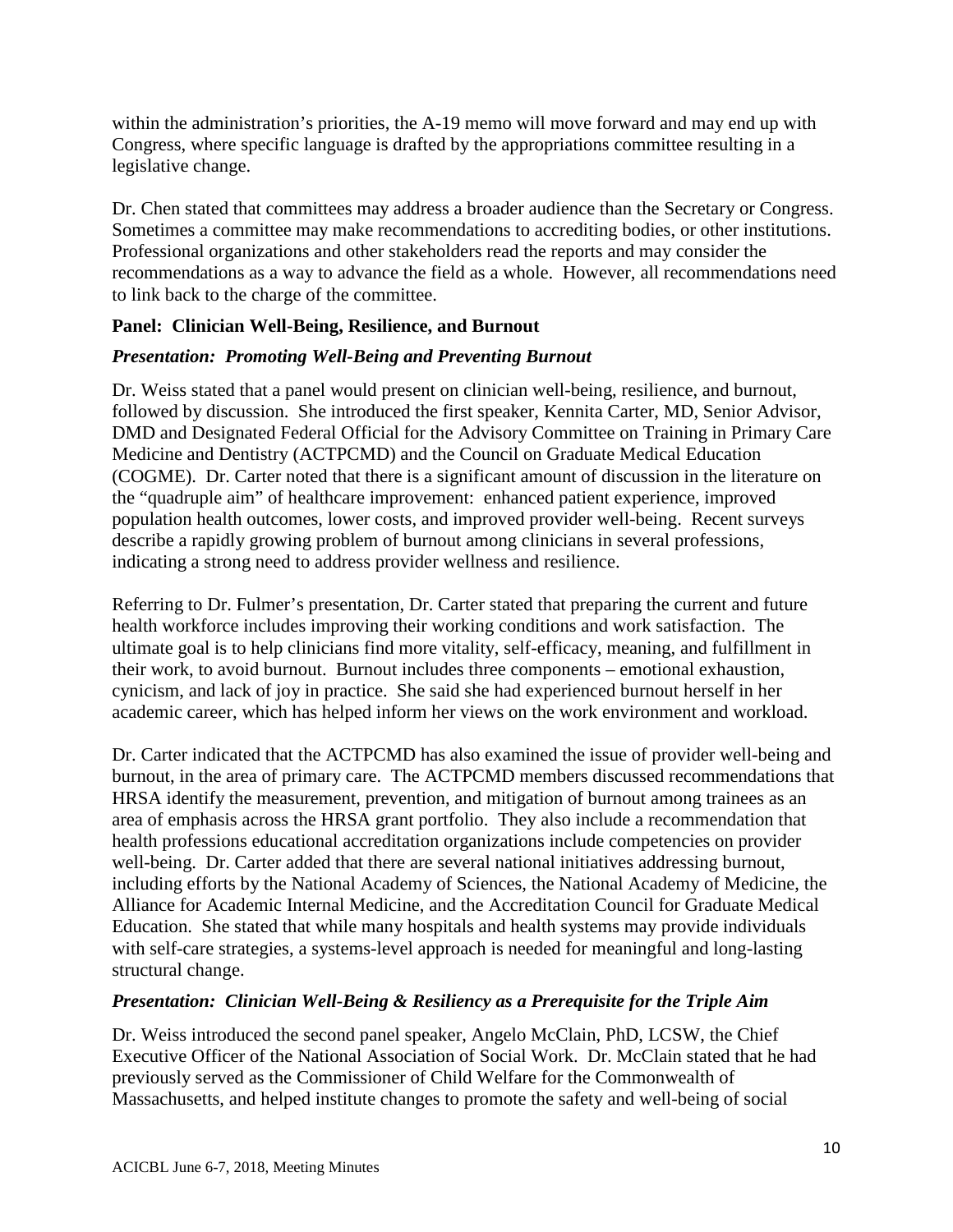workers while better addressing the needs of families. He noted that many of social work staff in this organization felt like they were doing "real social work," which helped reduce staff turnover.

 and suicide, to encourage open discussions and provide support. Along the same lines, Dr. McClain noted that any discussion on clinician well-being should cover issues of depression improving population health requires a team of healthcare providers and clinicians who are positively engaged, as clinicians are facing increasing demands due to:

- An aging population and other demographic changes,
- Changes in disease patterns,
- Rising expectations of health care, and
- Rapid advances in medical technology.

 clinician-patient communication, and a lower overall cost of care. The care of the patient requires care of the clinician. According to Dr. McClain, studies have shown that better staff engagement is linked to better patient experiences, shorter hospital stays and fewer readmissions, improved safety, better

 use disorders. Almost half of physicians report some symptoms of burnout, and physicians – and in particular female physicians – have much higher rates of suicide than the general population. test positive for post-traumatic stress disorder. Burnout is affected by both individual traits and However, clinician burnout is a significant concern. Burnout can lead to physical symptoms like headaches, fatigue, insomnia, and stomach upset, as well as anxiety, depression, and substance Stress and burnout occur across the health professions, as one-quarter of intensive care nurses external factors such as sociocultural expectations, organizational practices, and the practice or learning environment.

 and time away from work to rest and recover. However, organizational strategies are needed as Building resilience includes practices of self-care, such as proper nutrition, sleep, and exercise; supportive personal and professional relationships; hobbies and other outside activities; humor; well to improve work efficiency, focus time on patient care rather than paperwork, establish wellness as a goal, engage leadership, and align values with a wellness culture. Dr. McClain listed some recommendations on clinician wellness for the Committee to consider:

- Establish clinician well-being as a national priority.
- Develop a national clinician well-being metric.
- Change regulations to reduce the burden of medical documentation.
- Provide incentives to create a culture of help-giving and help-seeking.
- Promote well-being best practices in educational and training programs.

## *Q and A*

 Overall, patients are not happy with the care they receive in many acute care settings, which can hurt an institution's bottom line. Establishing the link between provider well-being and patient There was a comment that a major issue for health systems involves patient satisfaction. satisfaction is crucial to get more policy-makers to understand the financial impact.

There was a discussion of the difficulties many clinicians face with the EMR. Although intended to reduce paperwork, improve efficiency, and promote communication, the EMR often frustrates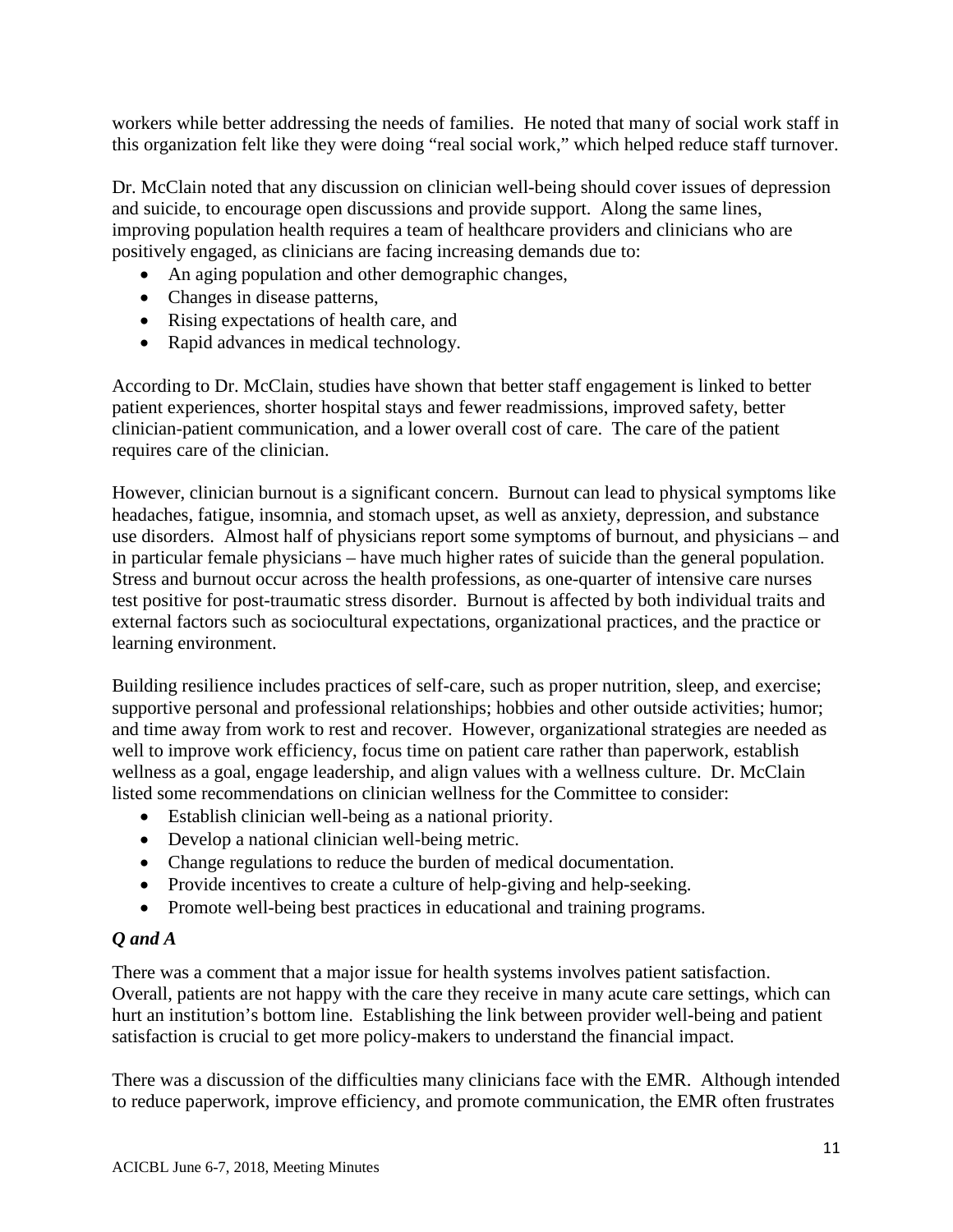boxes and not seeing patients. Another comment was that it sometimes takes a crisis, such as the "toughness" in the face of difficulties and a reluctance to admit weakness or seek help. As a each other and can intervene if a member is becoming frustrated or withdrawn. clinicians or leads to a culture where many feel that documentation involves just checking off suicide of a student or a co-worker, to get the attention of leadership and initiate change. There was further discussion that steps for self-care and resilience are not taught in medical, nursing, or other programs, and in fact many professions have a strong culture of self-sacrifice and result, promoting well-being will have to address changes to professional culture. One successful approach has been a shift to team-based care in which team members look out for

## **Presentation: Helping to Make Students Important Members of the Team**

 discussion related to EMR. Dr. Steiner stated that his presentation would focus on the student's students from different disciplines work together on the health care team. Dr. Weiss introduced the next speaker, Beat Steiner, MD, MPH, Assistant Dean for Clinical Education at the University of North Carolina School of Medicine. Before the presentation started, Dr. Geraldine Bednash announced that she would need to recuse herself from any role in documenting in the EMR in relation to CMS documentation rules, along with how to help

 teachers or preceptors. Part of the difficulty in attracting and retaining clinical teachers also Dr. Steiner outlined two interrelated problems. First, there is an inadequate supply of clinical applies to the discussion of burnout. Clinical teachers of all profession face growing demands to:

- See more patients.
- Work with more learners seeking clinical opportunities.
- Manage administrative burdens, especially around documentation in the EMR.

Second, students do not have the opportunities to learn vital clinical skills, because:

- Clinical teachers lack sufficient time to teach.
- Students are no longer a central part of the team, due to current regulations.
- Many health institutions and systems do not allow students access to the EMR to document care, or even to read the patient's chart.

 team, while clinical instructors have to take the time to enter this documentation. In one survey, almost all respondents felt that the CMS restriction preventing student documentation from being Dr. Steiner referred to the previous discussion on burnout, especially around the demands of documentation. Students provide care that needs to be documented. However, CMS guidelines have restricted student activities in the EMR, so that many feel marginalized and not part of the used by the clinical preceptors was a major impediment to clinical teacher recruitment and retention. In a 2018 survey, over 90 percent of clinical teachers indicated that allowing students to help with documentation would save them up to 60 minutes of charting time for each half-day session. Allowing the use of student documentation would help clinical teachers to:

- Spend more time teaching,
- Consider precepting additional students,
- Increase their enjoyment of the practice of medicine, and
- Spend less time outside of patient care finishing their charting.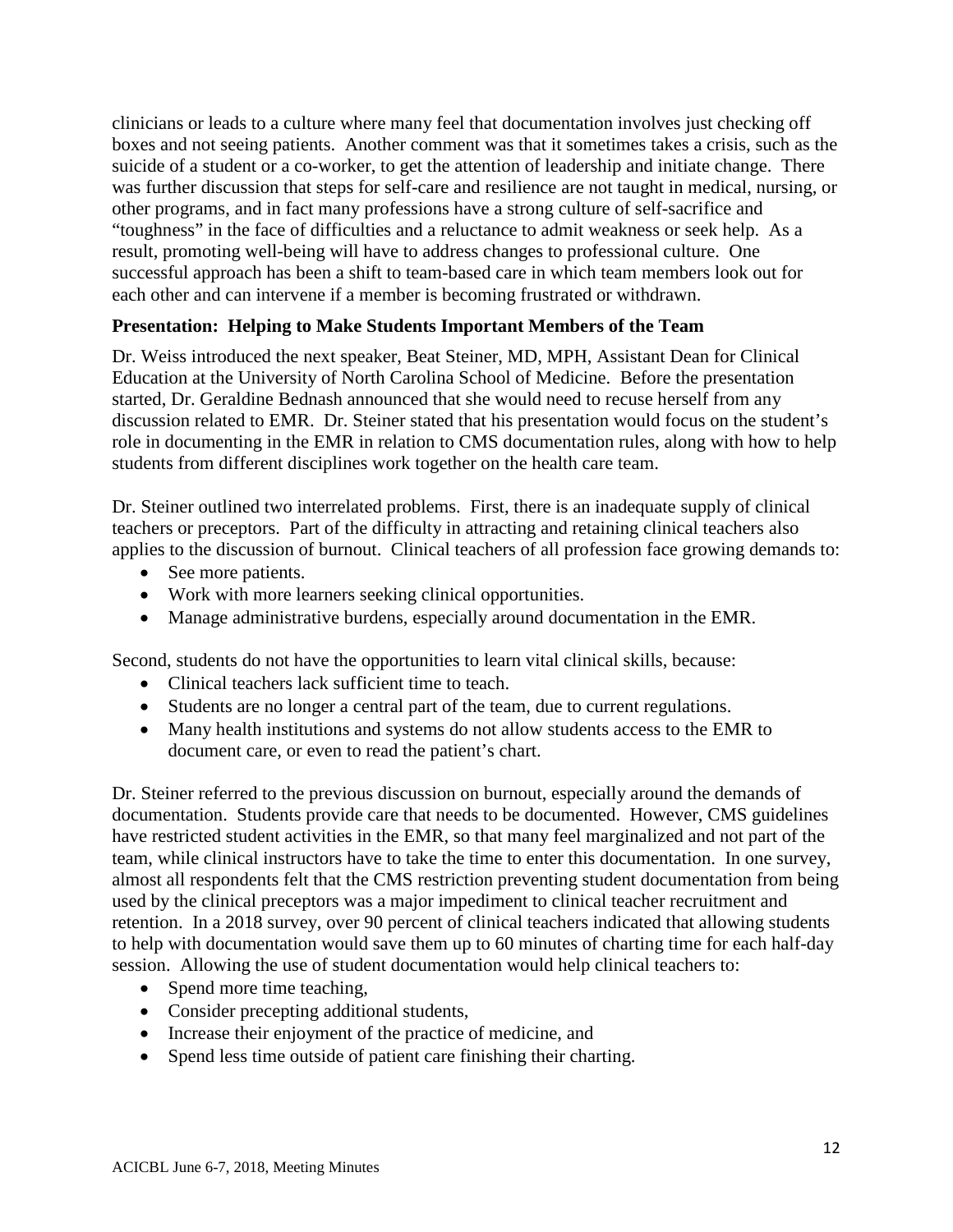Due to the efforts of several stakeholder organizations, CMS changed their guidelines in the document care. Dr. Steiner emphasized that this rule revision does not change the requirement education, and more physicians in ambulatory care settings have been willing to take students. spring of 2018 to allow the teaching physician to use the student's notes, and not have to refor appropriate supervision of the student. The new rule was well-received within medical

Dr. Steiner noted that integrating students more fully into the health care team can have many benefits aside from helping with documentation. In particular, student can assist with patient education, coaching, and support. He cited one example where the efforts of students in his own practice almost doubled the rate of screening for cervical cancer.

However, drawbacks and restrictions to the use of student documentation remain. Dr. Steiner However, drawbacks and restrictions to the use of student documentation remain. Dr. Steiner noted that many people across different professions have a significant amount of information to teach all students. He requested that ACICBL help amplify the following messages to CMS:

- Allow medical student notes to be used by the resident.
- Allow teaching clinicians to use the notes of nurse practitioner (NP) and physician assistant (PA) students.
- Allow non-physician clinical teachers (NPs and PAs) to use student notes in documentation.

## *Q and A*

 primary care. Another concern raised was the issue of liability to the medical school in the event of a mis-documentation by a student. There was a clarification that the teaching clinician needs to read and edit the note of a student in the EMR, and can grade the student on documentation. There were several comments reinforcing the message that students need to be more involved in documentation, which helps them become experienced in an important clinical skill and feel more involved in providing care. There was a concern expressed that CMS may have a bias against non-physician providers and may fail to understand the value of NPs, particularly in

Ms. Sandra Pope referred to the comments from Dr. Steiner that students are not learning needed clinical skills. She stated that the AHEC program in West Virginia offers interprofessional rural immersion. The students become involved in interprofessional teamwork and clinical work with the staff in the primary care center, and they deal with patients in oral health, diabetes, addiction, neonatal abstinence syndrome, healthy living, and senior care. After this experience, she said that over two-thirds of the students reported feeling more confident in developing and implementing interventions, and almost all reported feeling confident in their ability to identify appropriate interventions of the other disciplines and to work collaboratively with other health professionals.

 Dr. Kamal Masaki noted that her state of Hawaii recently passed a law giving tax credits to clinical teachers to encourage more teachers. Dr. Steiner stated that similar legislation has been passed or is under consideration in many other states.

 proposed. Dr. Weiss indicated that two other HRSA advisory committees were also looking to There was a suggestion that the Committee draft a letter to the Secretary in support of the CMS rule change on student documentation and to request the further changes, as Dr. Steiner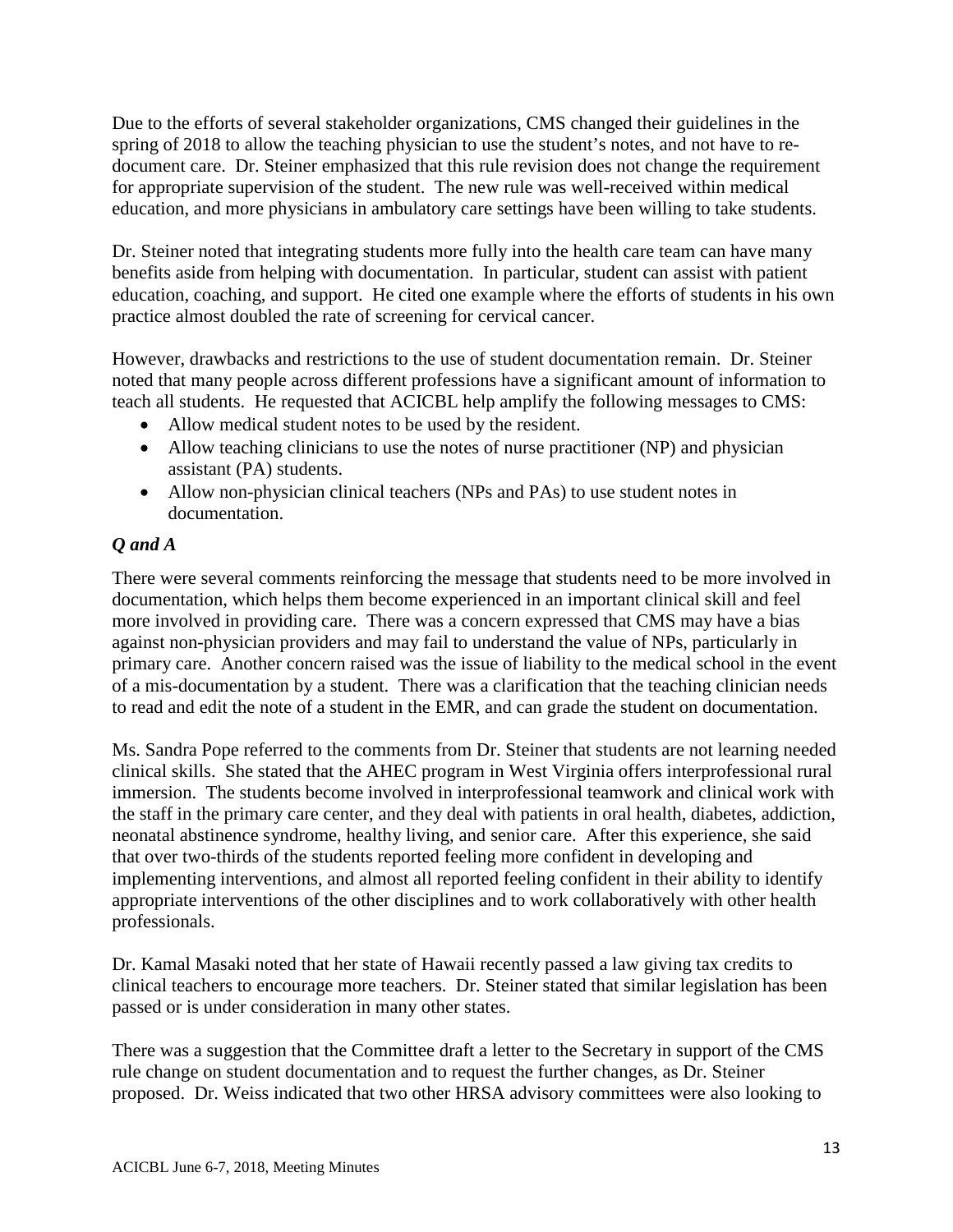conjunction with the other committees. write a letter on the same topic, the Council on Graduate Medical Education (COGME) and ACTPCMD. The ACICBL members could decide to write a separate letter, or send one in

#### **Public comment**

 Dr. Weiss opened the floor for public comment. Ms. Hope Wittenberg of the Society of Teachers of Family Medicine said that a joint response from ACICBL, ACTPCMD, and COGME to the HHS Secretary might help support CMS in making changes to medical documentation regulations. Dr. Chen added that advisory committees have several avenues at their disposal in addition to writing reports, and the quickest response is often to write a letter to the Secretary.

There were no further public comments.

#### **Business Meeting**

 webinar. She said that the chair would serve a term of one year, then rotate off to become the Dr. Weiss stated the items to address in the business meeting were to select a chair and vice chair, and determine a date for the Committee's next meeting, which would be a one-day immediate past chair, and the vice chair would assume the role of chair. Dr. Teri Kennedy was nominated for the position of chair, and the nomination was agreed to by consensus. Mr. James Stevens was selected as the vice chair.

After a brief discussion, the committee agreed to August 16, 2018, as the date for the next meeting.

Dr. Weiss adjourned the meeting for the day.

# **Day 2: Thursday, June 7, 2018**

## **Call to Order and Roll Call**

Dr. Weiss called the second day of the meeting to order at 8:30 a.m. She offered a brief review of the presentations and discussions of the previous day.

#### **Discussion: Recommendations**

Dr. Weiss reviewed the recommendations from the Committee's 15<sup>th</sup> and 16<sup>th</sup> reports. She stated charge is on education and training grants. that the Committee would need to develop three to five recommendations for its upcoming report. She reminded that Committee that the focus of the programs under the Committee's

 knowledge of how to care for older adults. However, current HRSA NOFOs do not contain any requirements about providing training for practice in age-friendly systems. Dr. John Morely Dr. Weiss said that the movement toward age-friendly health systems was important to HRSA, as the U.S. population is aging, and the individuals that HRSA is helping to train need suggested that the Committee strongly recommend the re-authorization of the GWEPs, as physicians and healthcare professionals have not been well trained to care for older adults and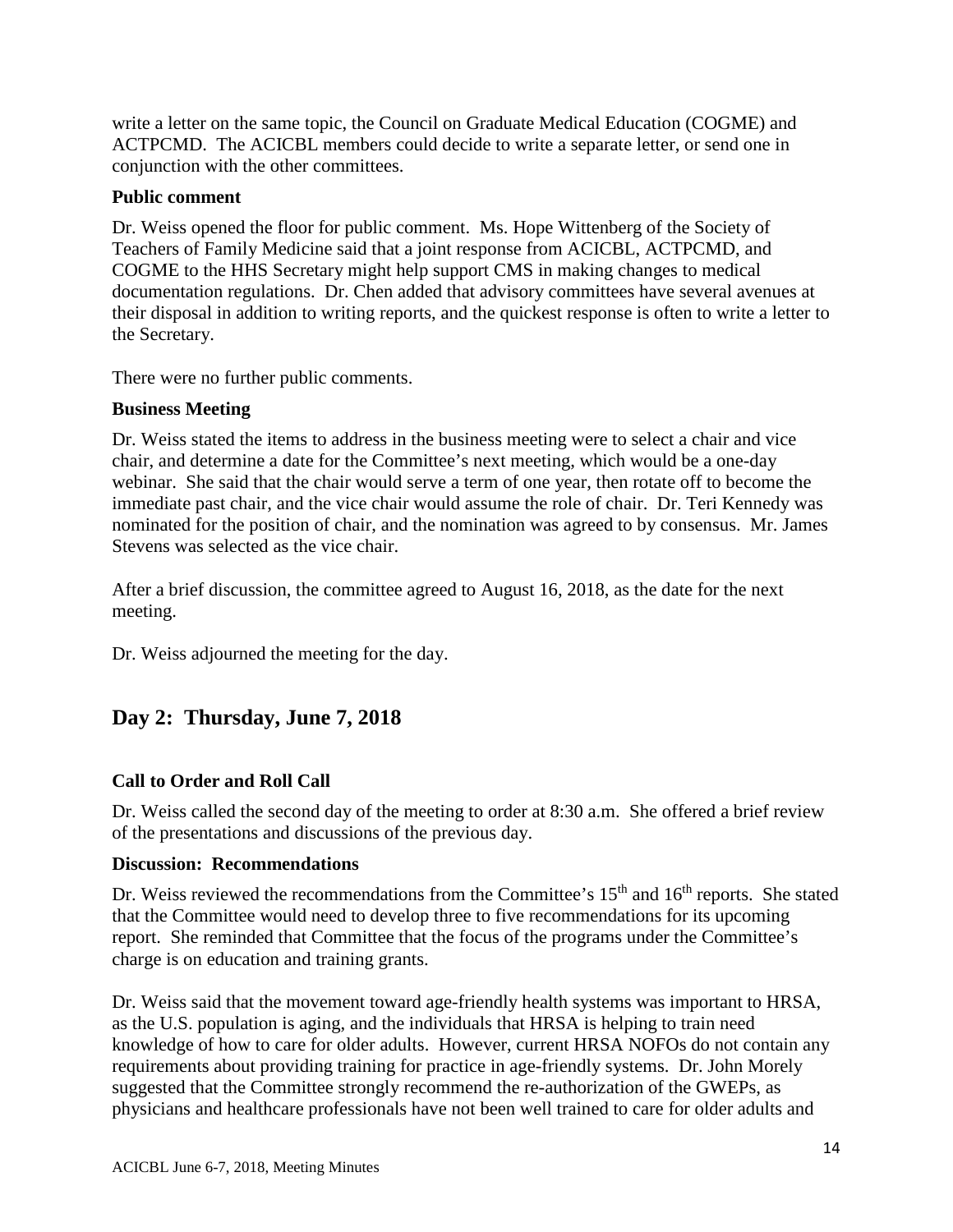their family caregivers. Dr. Pope added that other programs under Title VII need to be reauthorized by Congress as well.

 create them in draft form by the conclusion of the meeting. The writing committee will then There was a question about how the Committee should develop its recommendations. Dr .Weiss replied that the members should discuss the recommendations they would like to make and revise the recommendations as their work on the report progresses.

There was a comment that age-friendly refers not just to the concerns of elderly patients, but to issues that are relevant across the lifespan and that are conducive to creating a health community. As such, age-friendly systems are consistent with the quadruple aim, which provides a framework for recommendations. One member commented that the term age-friendly incorporates the need to pay attention to the developmental stage of each individual. Another member added that health systems need to be both patient-centered and provider-centered.

## **Discussion: Letter to the Secretary**

 DFO of the other committees to see if there was interest in a joint letter. After discussion with Committee would write separate letters. Picking up from the discussion on Day 1, there were further comments on having the Committee write a letter to the Secretary related to the revised CMS rules on student documentation. The Committee agreed by consensus to write the letter. Dr. Weiss stated she would talk with the the Designated Federal Official of the ACTPCMD and COGME, it was decided that each

#### **Discussion: AHECs**

 Dr. Weiss welcomed back CAPT Rodrigue and LCDR Lorener Brayboy, along with CMDR Cory Palmer, the branch chief for the health careers pipeline programs within the AHEC program. CAPT Rodrigue noted that AHECs are at the forefront of pipeline development for the health care workforce.

 Rodrigue replied that much of the additional funding will be used to focus on three BHW priority Ms. Jacqueline Wynn asked how the increased appropriation for the AHEC programs in FY 2018 could be used to improve the 49 AHEC programs and their associated Centers. CAPT areas: the opioid crisis, telehealth, and community-based settings. She added that the National AHEC Organization is advocating for equitable distribution of the additional funds to support all of the AHECs. There was a comment that AHEC programs could develop partnerships with GWEPs, especially in terms of offering training opportunities.

There was a comment on the importance of involving the full range of health professions in addressing a national health concern such as the opioid crisis. For example, chiropractic therapy addresses pain management and is largely an untapped resource, especially in rural areas.

CAPT Rodrigue said that BHW is continuing to work on grantee engagement plans, which emphasize bi-directional communication between HRSA and its grantee organizations. The plan has five "buckets," including:

- Peer-learning teams.
- Academic and community partnerships.
- Rural health.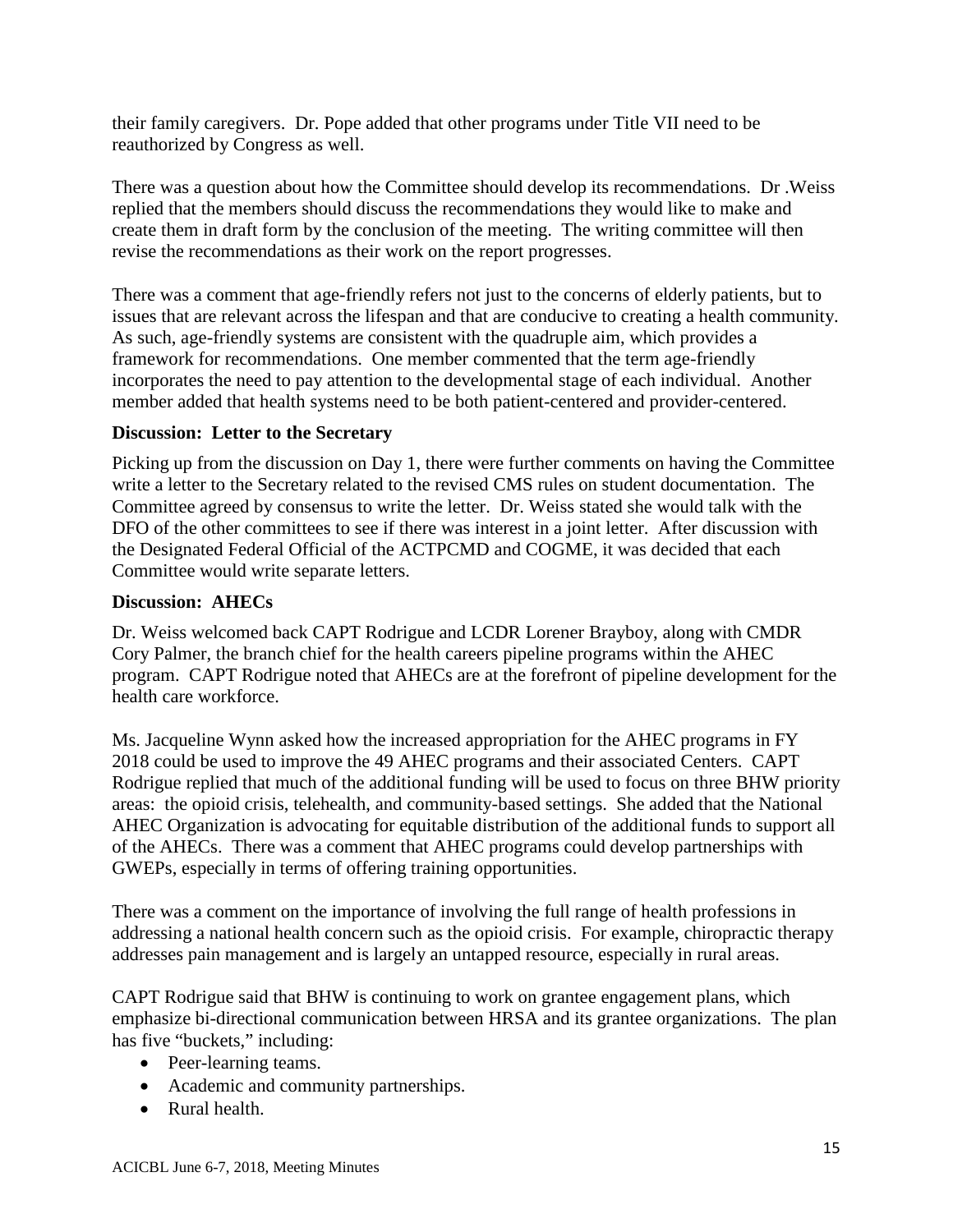- Grand Rounds webinars.
- Federal partnerships.

 meeting among all behavioral health programs. CAPT Rodrigue stated that a number of grantees across BHW are participating in the peerlearning teams through a variety of venues, including facilitated discussions, webinars, and a web portal to share best practices, tools, and other resources. BHW is also planning a virtual

Dr. Bednash brought up a concern of inconsistency in the program evaluation and outcomes. She stated that some of the program evaluations emphasize individual outcomes from each program. However, she recommended a consistent framework for gathering information about program outcomes that can be aggregated to show effectiveness to legislators and other policymakers in a more direct and concrete fashion.

 program. Dr. Wynn replied that there are challenges in engaging students from rural and frontier health care careers. There are efforts to encourage more students from rural or disadvantaged backgrounds to be AHEC Scholars, and then into the NURSE Corps or National Health Service There was a question raised about the difficulty in recruiting students to the AHEC Scholars areas. Some programs are starting to focus on educational foundation and college readiness for Corps programs for careers in public health. There was a comment that the AHEC Scholars Program tends to center on medicine and nursing, but would benefit by expanding its reach into other health profession to meet the needs of the local community. Another question came about the connection of the AHEC program to K through 12 students. CAPT Rodrigue noted that AHECs have a history of working with younger students to provide models for health careers. However, she noted difficulties in trying to demonstrate effectiveness.

## **Discussion: Writing and Planning Committees**

 meeting. It was decided that Dr. Kennedy, as the chair, and Mr. Stevens as the vice chair, would Dr. Weiss requested volunteers to serve on the writing committee, to help develop the Committee's report, and the planning committee to plan the speakers and agenda for the August serve on both committees.

Writing committee:

- Dr. Evans
- Dr. Khatri
- Dr. Masaki
- Dr. Morely
- Dr. Pope

Planning committee:

- Dr. Bednash
- Dr. Erwin
- Dr. Gould
- Dr. Killinger
- Ms. Wynn.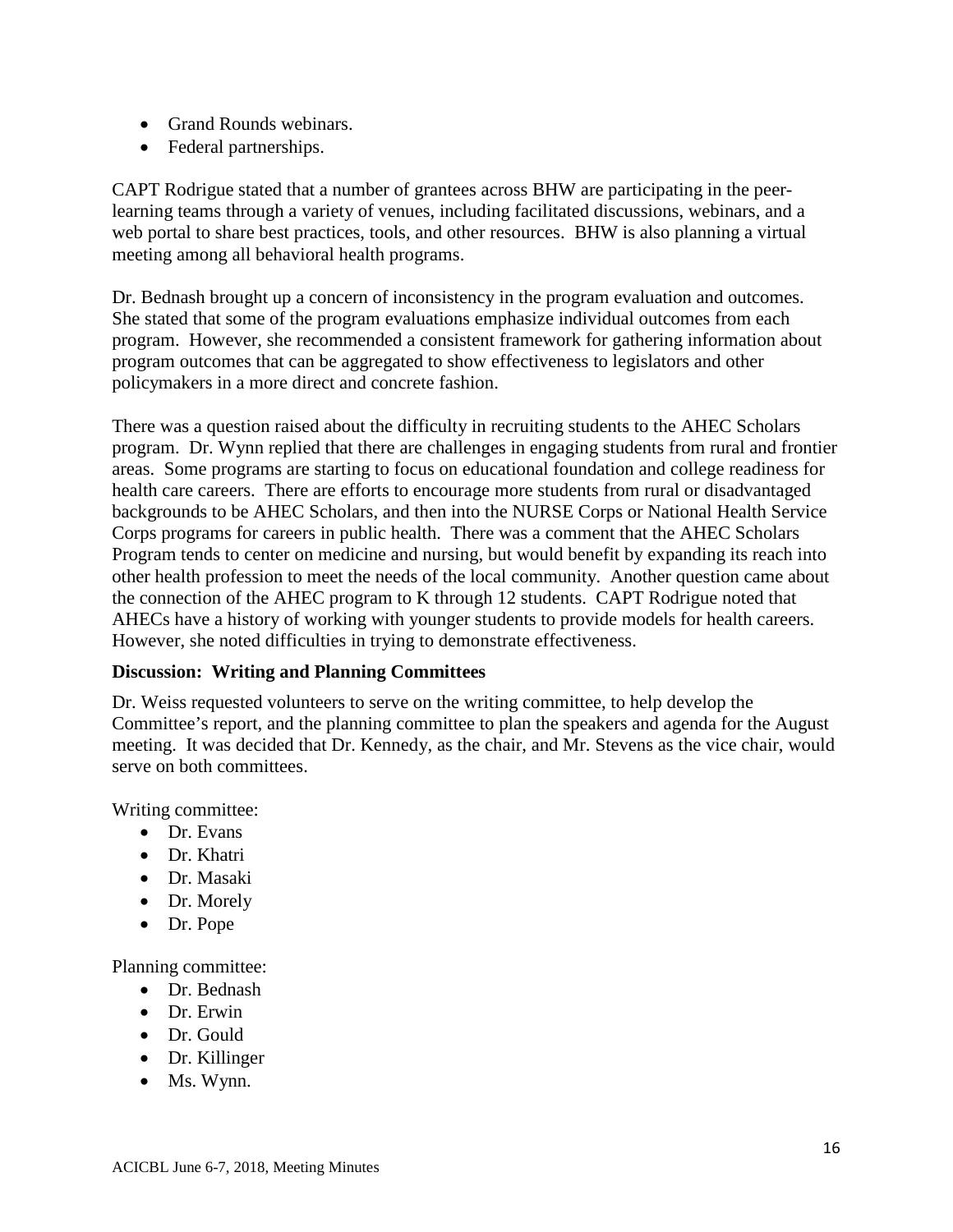#### **Discussion: National Health Service Corps**

 and discussed some of the connections between the NHSC and the AHEC programs. Mr. Israel Ali provided a brief overview of the National Health Service Corps (NHSC) program,

#### **Discussion: Follow-up on Behavioral and Mental Health Programs**

 information is not yet public. She added that the BHWET program serves as a safety net Dr. Weiss introduced Ms. Moore to answer any follow-up questions related to HRSA's behavioral and mental health training programs. There was a question how the additional FY 2018 appropriations would be spent. Ms. Moore replied that the behavioral and public health branch has two funding lines: Mental and Behavioral Health (MBH), and BHWET. There is a specific line in the BHWET budget of \$8 million to link FQHCs with BHWET students to provide training in opioid care. Other programs are in the development phase and the program across the country to increase access for opioid addition treatment.

 and the BHWET programs. However, Congress has not yet made the FY 2019 appropriations. There was a comment that the GPE will be ending in FY 2019. Ms. Moore confirmed that the current GPE cycle will end, and the President's Budget did not request further funding for this

 Ms. Moore said that two BHWET programs provide support for full-time students in psychology, social work, counseling, psychiatric mental health nurse practitioner programs, and others, for field placements in rural and underserved areas working on integrated care. She added that BHWET supports students in both professional and para-professional programs. Between 50 and 75 percent of the students are serving in medically underserved programs. However, HRSA does not have the ability to track these students over time.

#### **Discussion: Recommendations (continued)**

In their discussions, the Committee members outlined recommendations focused on:

- Strengthening the health care system through collaborations between programs and the dissemination of best practices;
- Prioritizing funding to train providers to work in age-friendly health systems;
- Encouraging grantees to include training in provider well-being and resilience;
- Reauthorizing and funding Title VII Part D programs, and
- Improving outcomes-based research of HRSA's training programs.

#### **Conclusion**

Dr. Weiss adjourned the meeting at 1 p.m.